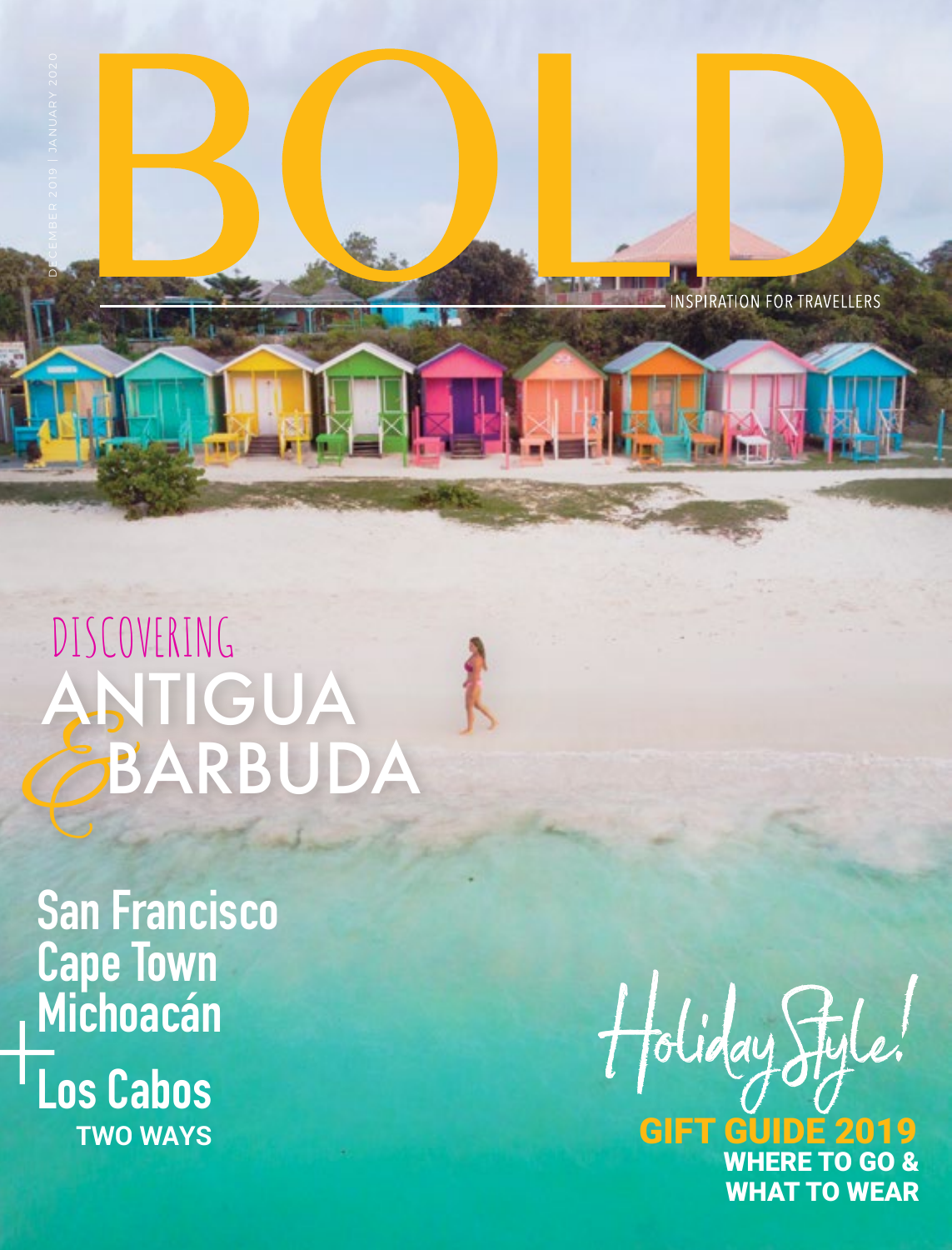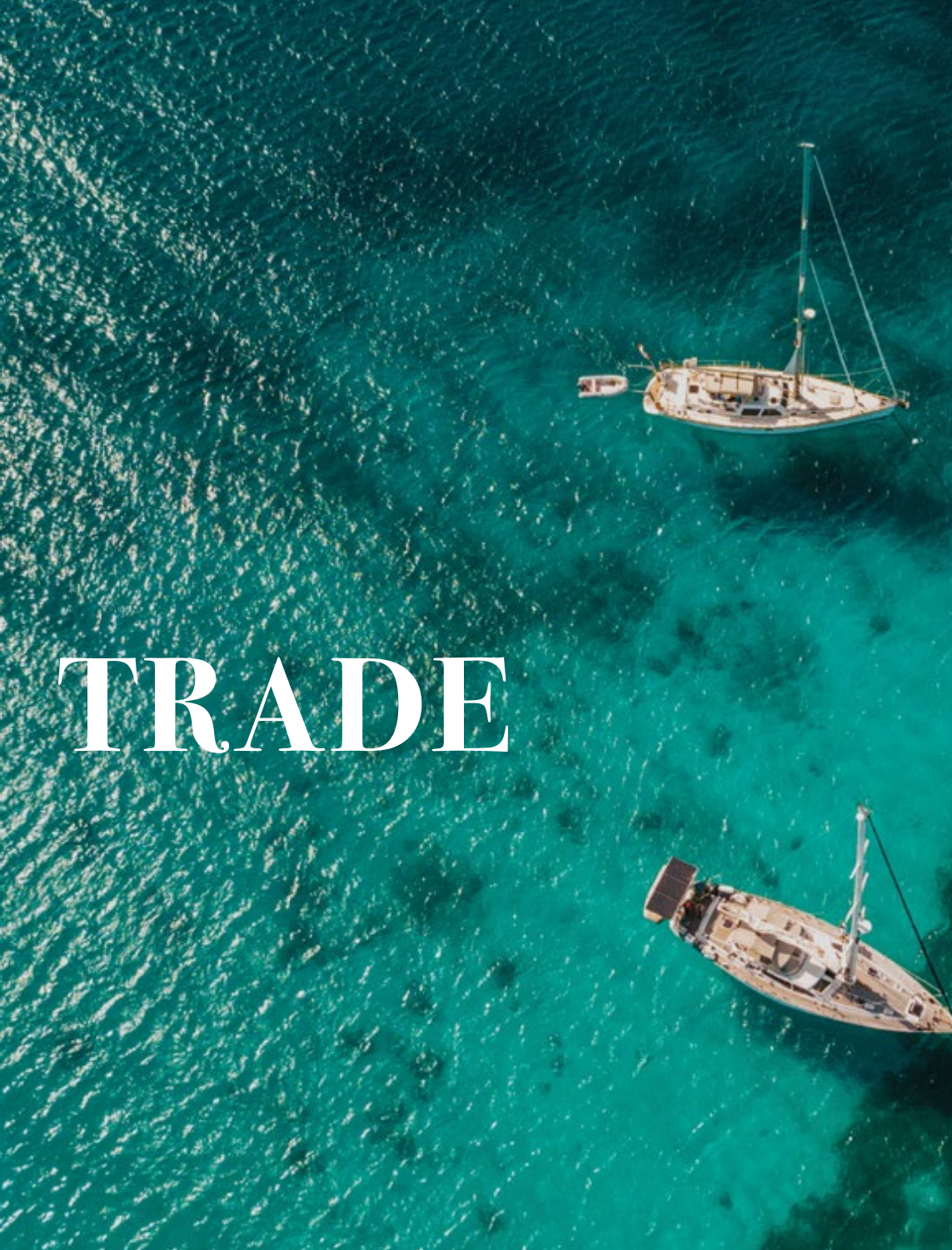## **WINDS**

BOLD 67 SURE, ANTIGUA'S BEACHES AND RESORTS ARE SPECTACULAR. BUT GORDON BOWNESS FELL IN LOVE WITH THE CARIBBEAN COUNTRY'S COOL SURE, ANTIGUA'S BEACHES AND RESORTS ARE SPECTACULAR. BUT GORDON BOWNESS FELL IN LOVE WITH THE CARIBBEAN COUNTRY'S COOL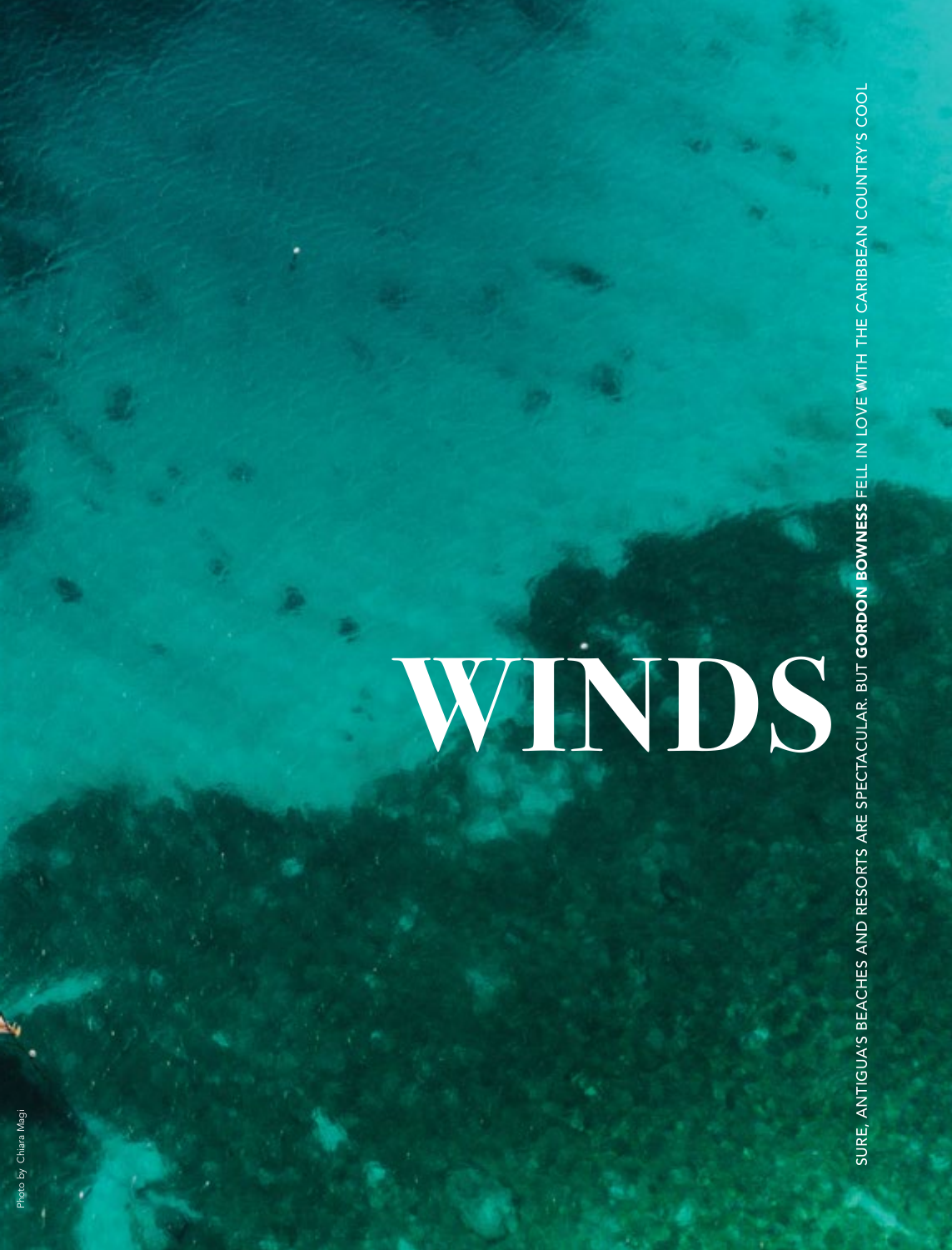## **SUPERETTE.**

## **WHAT** *a*

## **WONDERFUL** *word*

A superlative married to a diminutive. On the east Caribbean island of Antigua, a superette is a small mom-and-pop grocery store. Antiguans love their diminutives: shackette, snackette… and superette. I can't think of a better word to describe this little island with its outsized attitude. On a recent whirlwind tour of this sunny nation, I was determined to get a

handle on what comprises that unique Antigua attitude. The country, a jagged network of coves and promontories, dramatic cliffs and pristine beaches, has been a prime destination for the well-heeled and well-travelled ever since the 1960s when it was one of the first islands in the region to turn from sugarcane production to tourism. Socialite Bunny Mellon was an early convert, welcoming the likes of Jackie O and Robert Kennedy to her secluded villa above Half Moon Bay (recently restored by the current owner, American fashion designer Tory Burch). Giorgio

Armani still has a home here, as does Eric Clapton, Lord Sainsbury, Pierce Brosnan, Oprah… the list goes on. Yet Antiguans—a tiny nation of about 80,000, built by slaves and their descendants—are famously blasé about their celebrity visitors. While

having dinner at Trappas, a boisterous eatery popular with both locals and tourists in the town of English Harbour, I ask my host, Mauricia Frith of the Antigua and Barbuda Tourism Authority, about her favourite celebrity sightings. She demurs. "Oh, no," she says, waving her hand. "We don't care about such things." There is an intriguing nonchalance to Antiguans. They've seen it all. Most locals work in or support the tourist industry. They are very adept at handling the idiosyncrasies, if not the idiocies, of all manner of tourists. I call that sophistication, which is just an old-fashioned word for cool.

Antigua is one of the most popular wedding destinations in the Caribbean. Upon arrival in the airport, it's common to see two or three grooms-to-be holding giant garment bags containing fluffy wedding dresses and veils. This presents a delightful irony. For on this island of love-ever-after, the most visited attraction is named after a cad, Horatio Nelson, English hero of the Napoleonic Wars.

"Maritime criminal" is the preferred term of Antiguan writer Jamaica Kincaid to describe Nelson, who was an ally of Caribbean slave owners and took a position against the abolitionist movement in Britain. Between the 16th and 19th centuries, an estimated four million were brought to the sugar islands of the Caribbean, though many died on the journey or soon after arrival.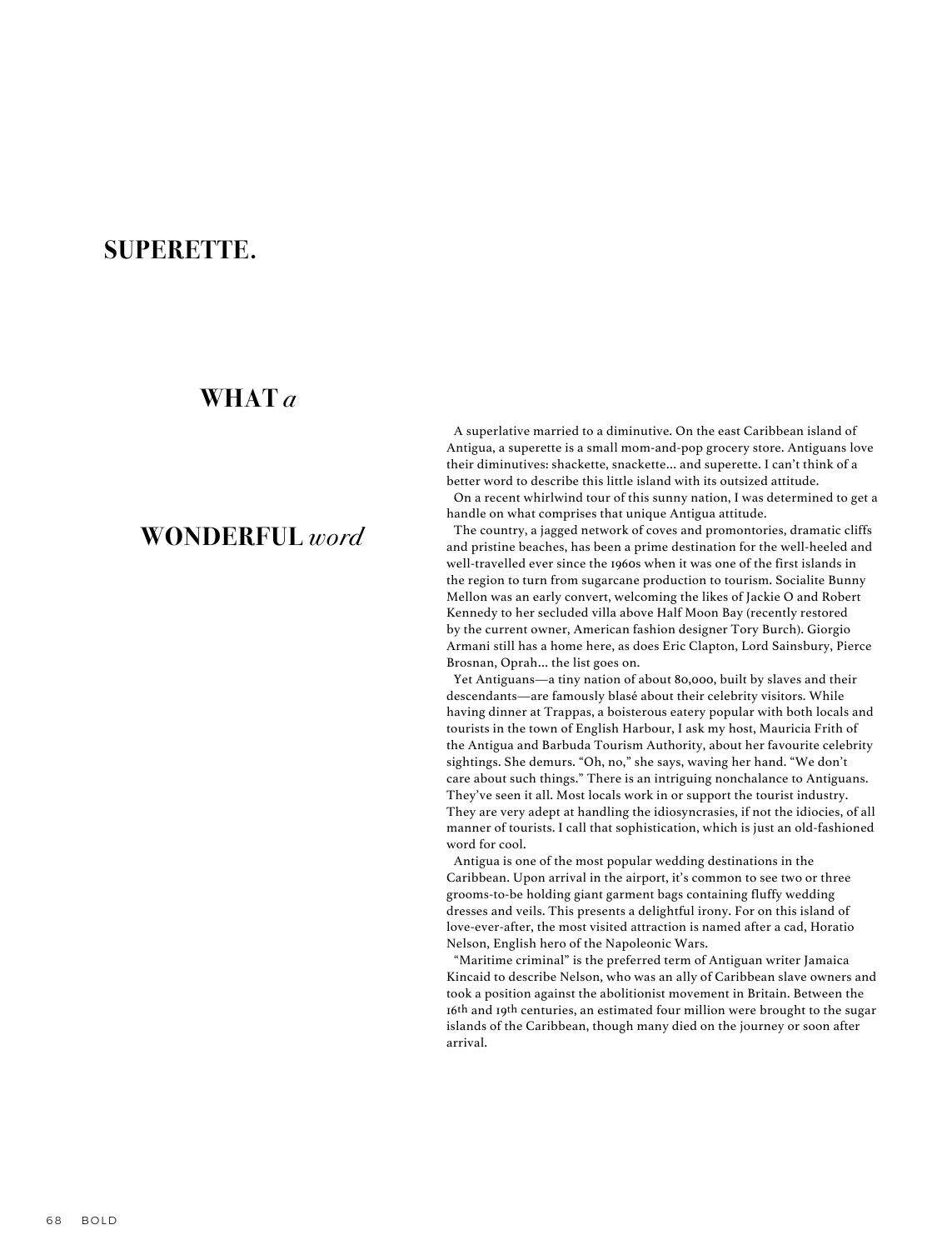Antigua remains one of the world's yachting capitals.

BOLD 69

ul)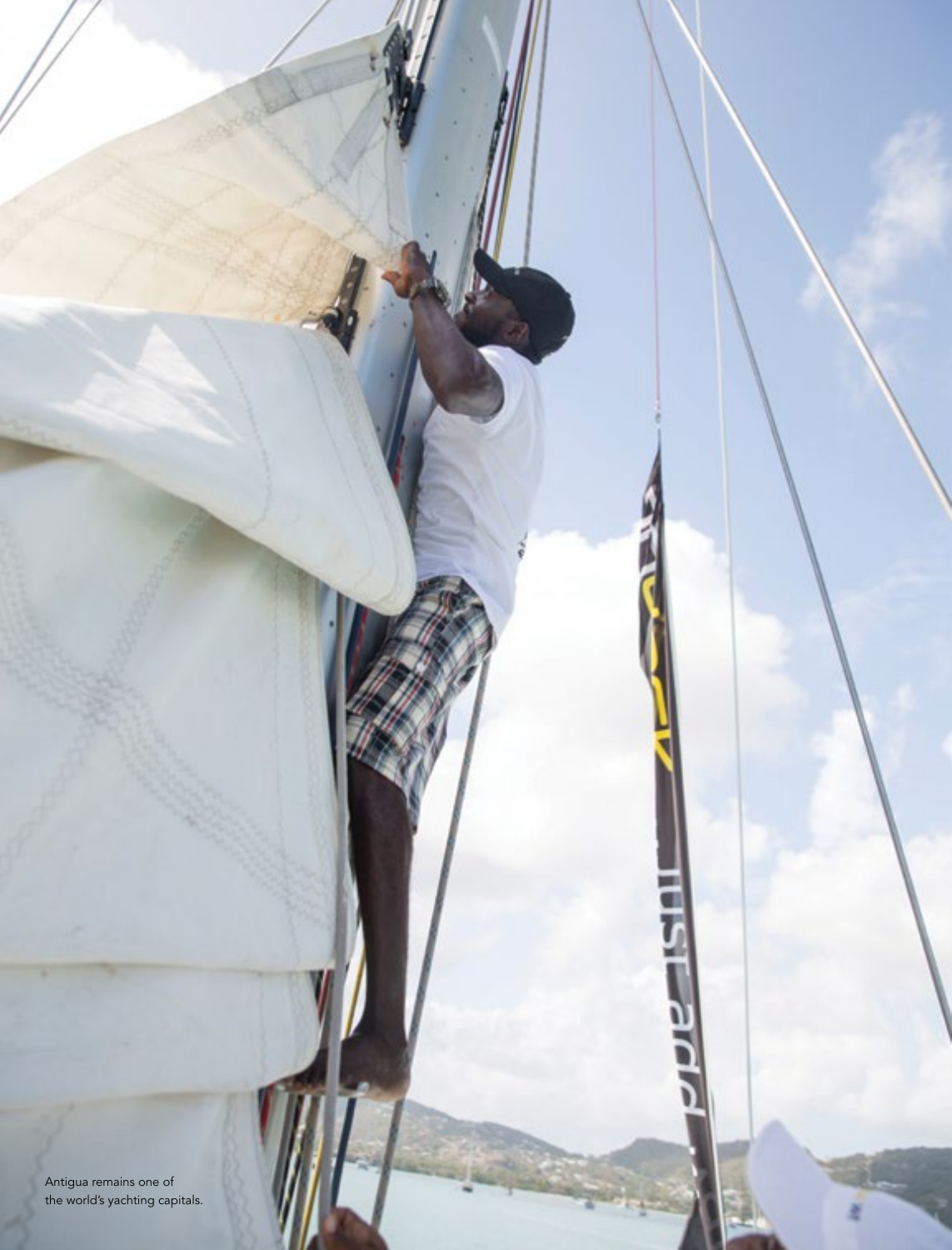

Although Nelson can be seen primarily as a symbol of the global scale of British colonial aggression, he is a notable as a character specific to the history of Antigua. English Harbour is home to Nelson's Dockyard, the world's best-preserved Georgian-era dockyard. The UNESCO World Heritage site is still very much a working marina with a suite of 250-yearold stone buildings refurbished as boutique hotels and chic restaurants. At Pillars, housed in the former pitch and turpentine storehouse, you can order a Dark 'N' Stormy (rum and ginger beer) under the watchful gaze of Nelson, whose portrait presides over the dark wood bar. From underneath the almond trees by the patio, I look out across the water to the recently restored Clarence House, a very pretty 18th-century cottage overlooking the harbour. It inspires dreams of great love. Kind of. It's where Nelson likely fell in love with a married woman, Mary Moutray, wife of the harbour master when Nelson was stationed here in the 1780s. She would return to England and Nelson would marry a widow from the nearby island of Nevis, though that marriage didn't end well either.

In matters of romance, a healthy dose of skepticism goes a long way. I find a kindred spirit while dining at Sugar Ridge Resort. Its special event restaurant, Carmichael's, is one of the most romantic dining spots on the island, perched way up a hill above Jolly Harbour. Facing west, it catches the sun setting over the Caribbean as tree frogs begin their nightly serenade. When our dinner conversation turns to divorce, as it sometimes does, Sugar Ridge's food and beverage manager sounds off. "We renew our car licence, we renew all kinds of licences," says Alfredo Diedrick, "so why don't we renew our wedding licences?" It's a grown-up dose of realism in the land of young romance. While happy to host weddings, Diedrick finds greater satisfaction from hosting couples who choose to renew their vows at Carmichael's. "Five years, 10 years in a relationship," he says, "that's something to celebrate."

Throughout the trip, I was on the hunt for national dishes like saltfish and ducana (white sweet potato and coconut), fungee (cornmeal and okra dumpling) and pepperpot (salt beef, chopped vegetables and mine had pickled pig tail).

"I hate making ducana," says Frith over a plate of seasoned rice. "My mother insists I grate everything by hand. I can't use a blender, I just can't.... Our food takes a long, long time to make and a lot of finesse."

That finesse is an essential component of Antigua's history. These national dishes began as off-cuts and other foodstuffs the slave owners didn't want, but were transformed through hard work and a few ingenious flavourings into something sustaining and delicious. They suggest the most crucial ingredient in Antigua's bewitching attitude: resilience.

Sophistication, realism, hard work, resilience—that's Antigua cool. I love what ordinary Antiguans have built here. This is a beautiful island that has moved past its dark colonial history. Superette.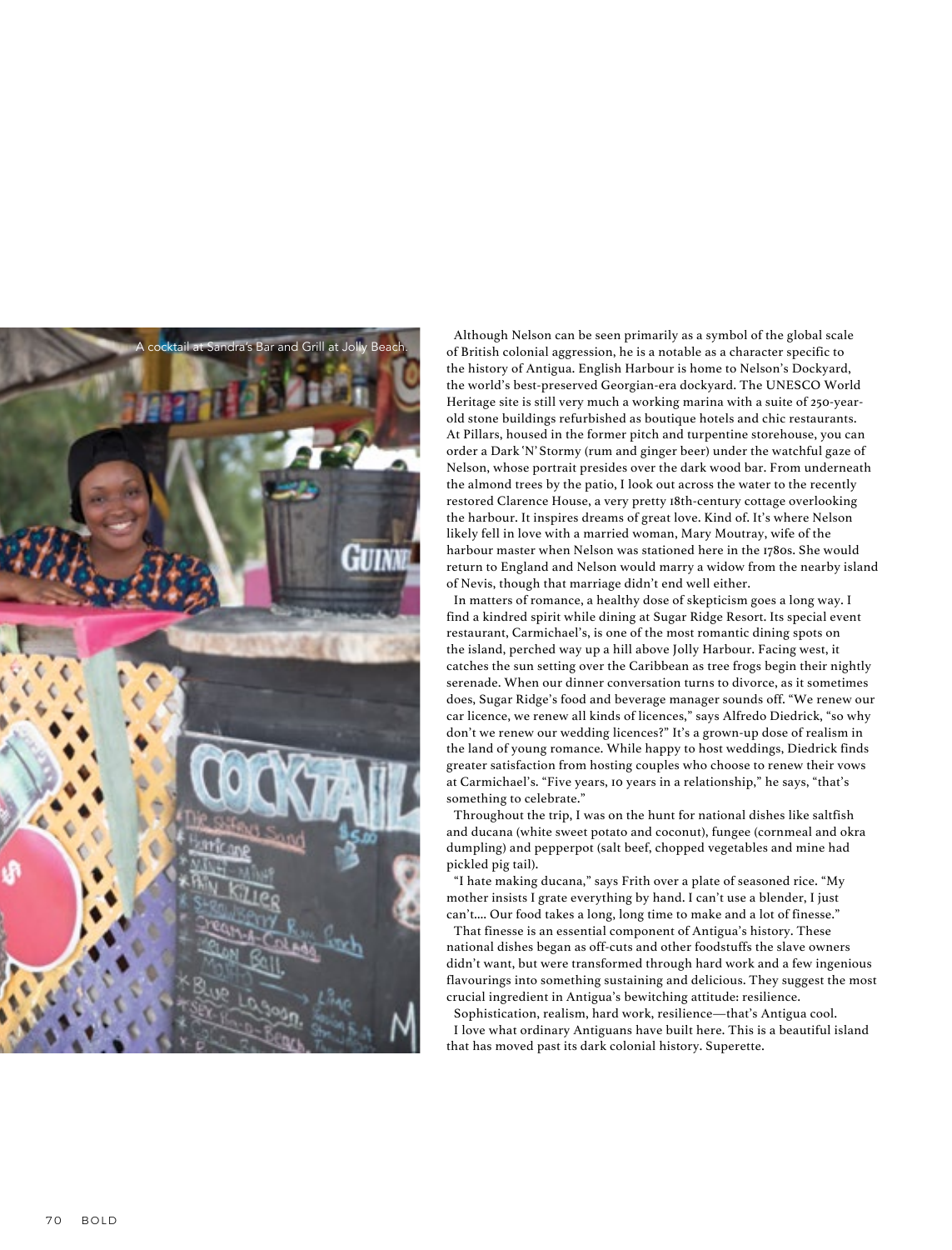



Clockwise: Fruit fresh off the trees, the telephone box at Dickenson Bay,

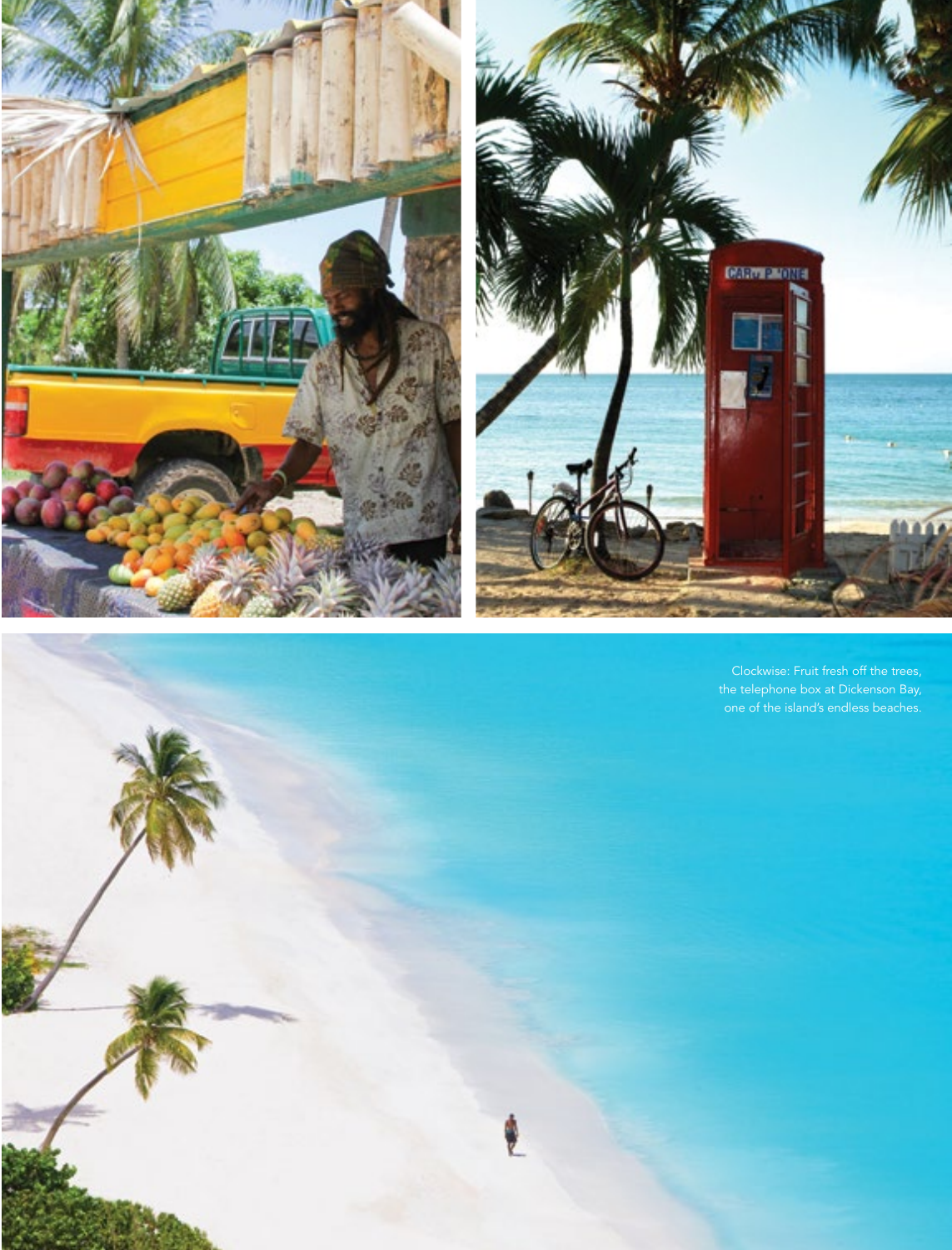